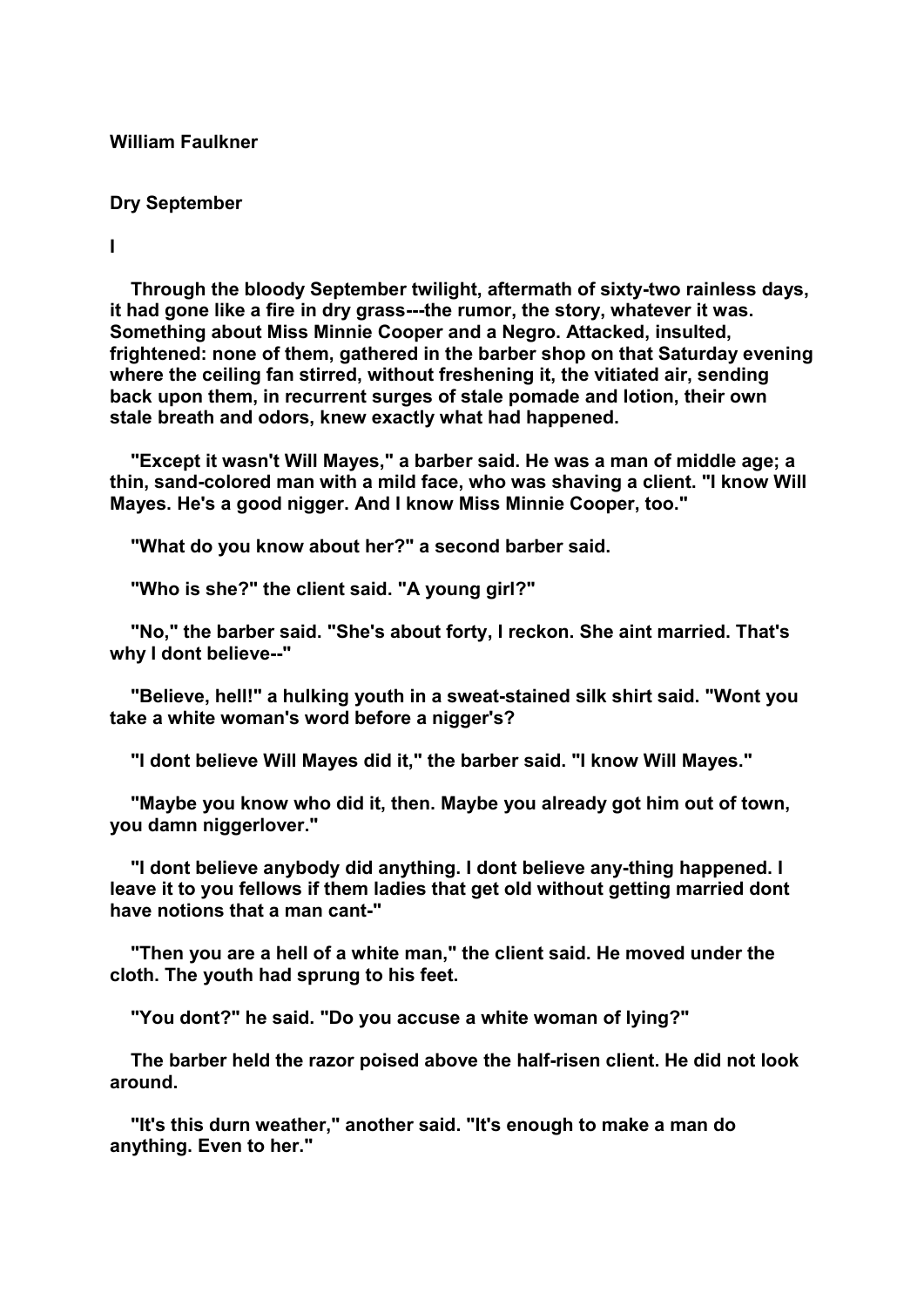Nobody laughed. The barber said in his mild, stubborn tone: "I aint accusing nobody of nothing. I just know and you fellows know how a woman that never-- "

"You damn niggerlover! " the youth said.

"Shut up, Butch," another said. "We'll get the facts in plenty of time to act."

"Who is? Who's getting them?" the youth said. "Facts, hell! I--"

 "You're a fine white man," the client said. "Aint you?" In his frothy beard he looked like a desert rat in the moving pictures. "You tell them, Jack," he said to the youth. "If there aint any white men in this town, you can count on me, even if I aint only a drummer and a stranger."

 "That's right, boys," the barber said. "Find out the truth first. I know Will Mayes."

"Well, by God!" the youth shouted. "To think that a white man in this town--"

"Shut up, Butch," the second speaker said. "We got plenty of time."

 The client sat up. He looked at the speaker. "Do you claim that anything excuses a nigger attacking a white woman? Do you mean to tell me you are a white man and you'll stand for it? You better go back North where you came from. The South dont want your kind here."

"North what?" the second said. "I was born and raised in this town."

 "Well, by God!" the youth said. He looked about with a strained, baffled gaze, as if he was trying to remember what it was he wanted to say or to do. He drew his sleeve across his sweating face. "Damn if I'm going to let a white woman--"

"You tell them, Jack," the drummer said. "By God, if they--"

 The screen door crashed open. A man stood in the floor, his feet apart and his heavy-set body poised easily. His white shirt was open at the throat; he wore a felt hat. His hot, bold glance swept the group. His name was McLendon. He had commanded troops at the front in France and had been decorated for valor.

 "Well," he said, "are you going to sit there and let a black son rape a white woman on the streets of Jefferson?"

 Butch sprang up again. The silk of his shirt clung flat to his heavy shoulders. At each armpit was a dark halfmoon. "That's what I been telling them! That's what I--"

 "Did it really happen?" a third said. "This aint the first man scare she ever had, like Hawkshaw says. Wasn't there something about a man on the kitchen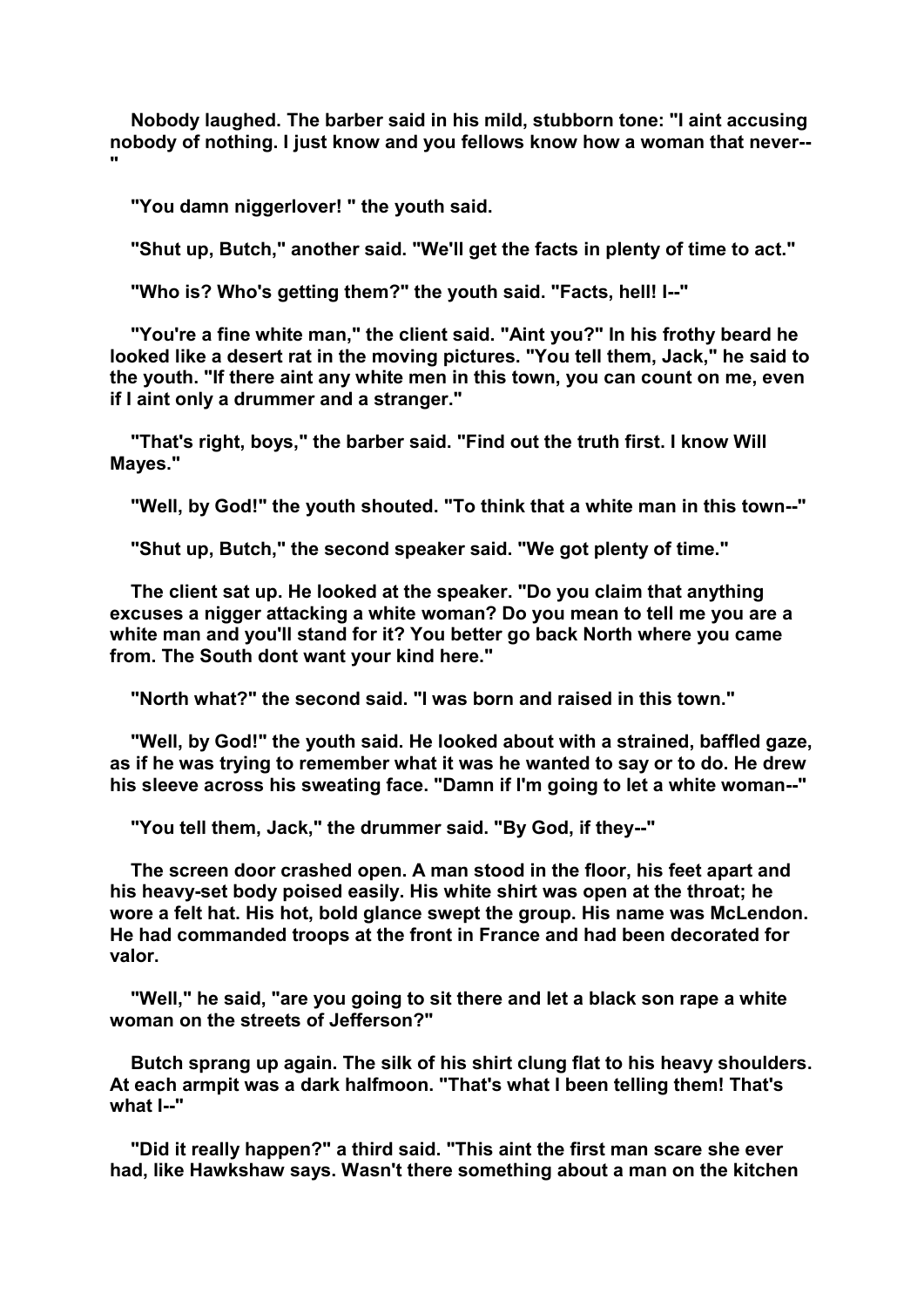roof, watching her undress, about a year ago?"

 "What?" the client said. "What's that?" The barber had been slowly forcing him back into the chair; he arrested himself reclining, his head lifted, the barber still pressing him down.

 McLendon whirled on the third speaker. "Happen? What the hell difference does it make? Are you going to let the black sons get away with it until one really does it?"

 "That's what I'm telling them!" Butch shouted. He cursed, long and steady, pointless.

"Here, here," a fourth said. "Not so loud. Dont talk so loud."

 "Sure," McLendon said; "no talking necessary at all. I've done my talking. Who's with me?" He poised on the balls of his feet, roving his gaze.

 The barber held the drummer's face down, the razor poised. "Find out the facts first, boys. I know Willy Mayes. It wasn't him. Let's get the sheriff and do this thing right."

 McLendon whirled upon him his furious, rigid face. The barber did not look away. They looked like men of different races. The other barbers had ceased also above their prone clients. "You mean to tell me," McLendon said, "that you'd take a nigger's word before a white woman's? Why, you damn niggerloving--"

 The third speaker rose and grasped McLendon's arm; he too had been a soldier. "Now, now. Let's figure this thing out. Who knows anything about what really happened?"

 "Figure out hell!" McLendon jerked his arm free. "All that're with me get up from there. The ones that aint--" He roved his gaze, dragging his sleeve across his face.

 Three men rose. The drummer in the chair sat up. "Here," he said, jerking at the cloth about his neck; "get this rag off me. I'm with him. I dont live here, but by God, if our mothers and wives and sisters--" He smeared the cloth over his face and flung it to the floor. McLendon stood in the floor and cursed the others. Another rose and moved toward him. The remainder sat uncomfortable, not looking at one another, then one by one they rose and joined him.

 The barber picked the cloth from the floor. He began to fold it neatly. "Boys, dont do that. Will Mayes never done it. I know."

 "Come on," McLendon said. He whirled. From his hip pocket protruded the butt of a heavy automatic pistol. They went out. The screen door crashed behind them reverberant in the dead air.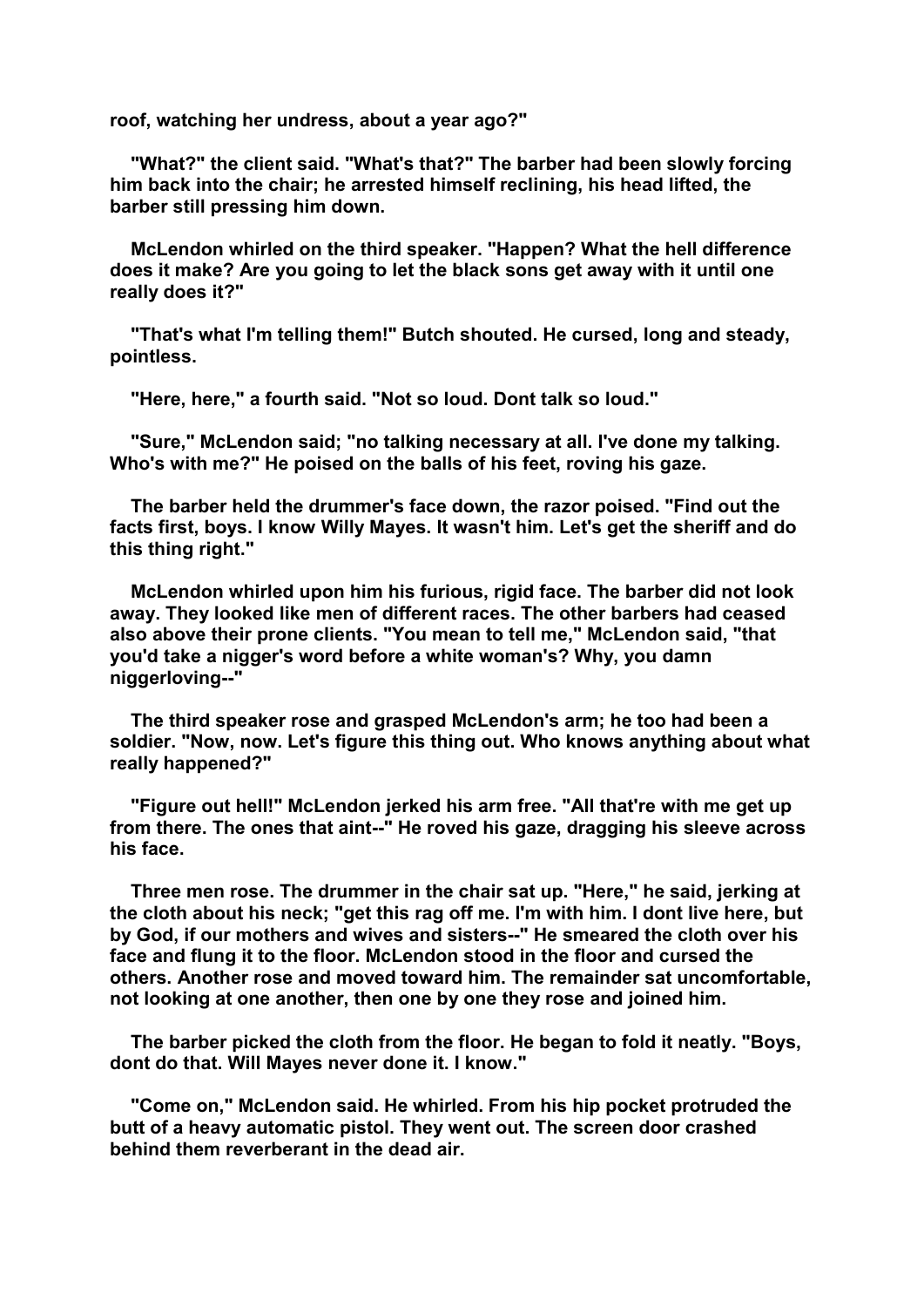The barber wiped the razor carefully and swiftly, and put it away, and ran to the rear, and took his hat from the wall. "I'll be back as soon as I can," he said to the other barbers. "I cant let--" He went out, running. The two other barbers followed him to the door and caught it on the re-bound, leaning out and looking up the street after him. The air was flat and dead. It had a metallic taste at the base of the tongue.

 "What can he do?" the first said. The second one was saying "Jees Christ, Jees Christ" under his breath. "I'd just as lief be Will Mayes as Hawk, if he gets McLendon riled."

"Jees Christ, Jees Christ," the second whispered.

"You reckon he really done it to her?" the first said.

#### II

 SHE WAS thirty-eight or thirty-nine. She lived in a small frame house with her invalid mother and a thin, sallow, un-flagging aunt, where each morning between ten and eleven she would appear on the porch in a lace-trimmed boudoir cap, to sit swinging in the porch swing until noon. After dinner she lay down for a while, until the afternoon began to cool. Then, in one of the three or four new voile dresses which she had each summer, she would go downtown to spend the afternoon in the stores with the other ladies, where they would handle the goods and haggle over the prices in cold, immediate voices, without any intention of buying.

 She was of comfortable people--not the best in Jefferson, but good people enough--and she was still on the slender side of ordinary looking, with a bright, faintly haggard man-ner and dress. When she was young she had had a slender, nervous body and a sort of hard vivacity which had enabled her for a time to ride upon the crest of the town's social life as exemplified by the high school party and church social period of her contemporaries while still children enough to be unclassconscious.

 She was the last to realize that she was losing ground; that those among whom she had been a little brighter and louder flame than any other were beginning to learn the pleasure of snobbery-male--and retaliation--female. That was when her face began to wear that bright, haggard look. She still carried it to parties on shadowy porticoes and summer lawns, like a mask or a flag, with that bafflement of furious repudiat-ion of truth in her eyes. One evening at a party she heard a boy and two girls, all schoolmates, talking. She never accepted another invitation.

 She watched the girls with whom she had grown up as they married and got homes and children, but no man ever called on her steadily until the children of the other girls had been calling her "aunty" for several years, the while their mothers told them in bright voices about how popular Aunt Minnie had been as a girl. Then the town began to see her driving on Sunday afternoons with the cashier in the bank. He was a widower of about forty--a high-colored man,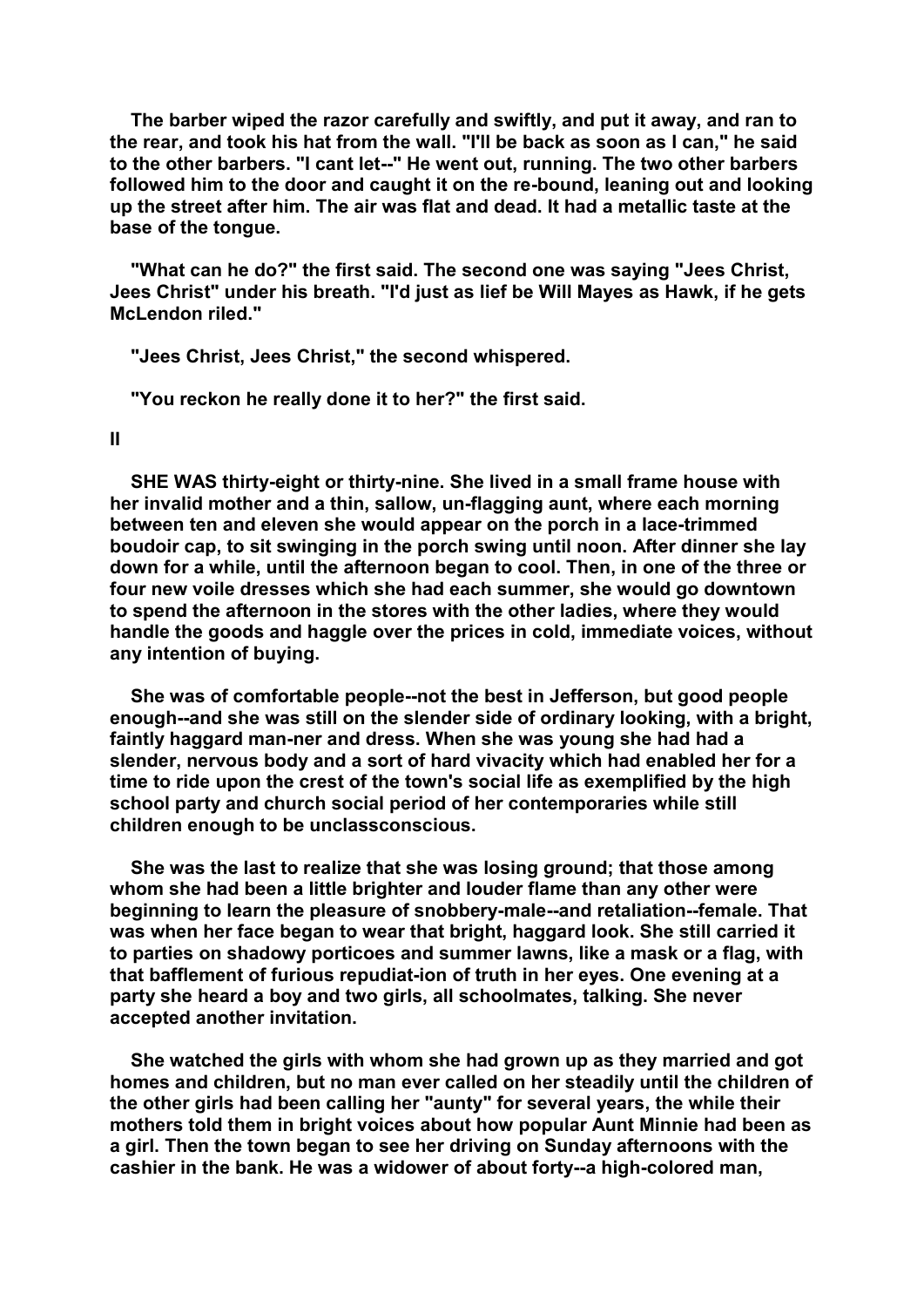smelling always faintly of the barber shop or of whisky. He owned the first automobile in town, a red runabout; Minnie had the first motoring bonnet and veil the town ever saw. Then the town began to say: "Poor Minnie." "But she is old enough to take care of herself," others said. That was when she began to ask her old schoolmates that their children call her "cousin" instead of "aunty."

 It was twelve years now since she had been relegated into adultery by public opinion, and eight years since the cashier had gone to a Memphis bank, returning for one day each Christmas, which he spent at an annual bachelors' party at a hunting club on the river. From behind their curtains the neighbors would see the party pass, and during the over-the-way Christmas day visiting they would tell her about him, about how well he looked, and how they heard that he was prospering in the city, watching with bright, secret eyes her haggard, bright face. Usually by that hour there would be the scent of whisky on her breath. It was supplied her by a youth, a clerk at the soda fountain: "Sure; I buy it for the old gal. I reckon she's entitled to a little fun."

 Her mother kept to her room altogether now; the gaunt aunt ran the house. Against that background Minnie's bright dresses, her idle and empty days, had a quality of furious unreality. She went out in the evenings only with women now, neighbors, to the moving pictures. Each afternoon she dressed in one of the new dresses and went downtown alone, where her young "cousins" were already strolling in the late afternoons with their delicate, silken heads and thin, awk-ward arms and conscious hips, clinging to one another or shrieking and giggling with paired boys in the soda fountain when she passed and went on along the serried store fronts, in the doors of which the sitting and lounging men did not even follow her with their eyes any more.

## III

 THE BARBER WENT SWIFTLY up the street where the sparse lights, insectswirled, glared in rigid and violent suspension in the lifeless air. The day had died in a pall of dust; above the darkened square, shrouded by the spent dust, the sky was as clear as the inside of a brass bell. Below the cast was a rumor of the twice-waxed moon.

 When he overtook them McLendon and three others were getting into a car parked in an alley. McLendon stooped his thick head, peering out beneath the top. "Changed your mind, did you?" he said. "Damn good thing; by God, tomorrow when this town hears about how you talked tonight-"

 "Now, now," the other ex-soldier said. "Hawkshaw's all right. Come on, Hawk; jump in."

 "Will Mayes never done it, boys," the barber said. "If anybody done it. Why, you all know well as I do there aint any town where they got better niggers than us. And you know how a lady will kind of think things about men when there aint any reason to, and Miss Minnie anyway-"

"Sure, sure," the soldier said. "We're just going to talk to him a little; that's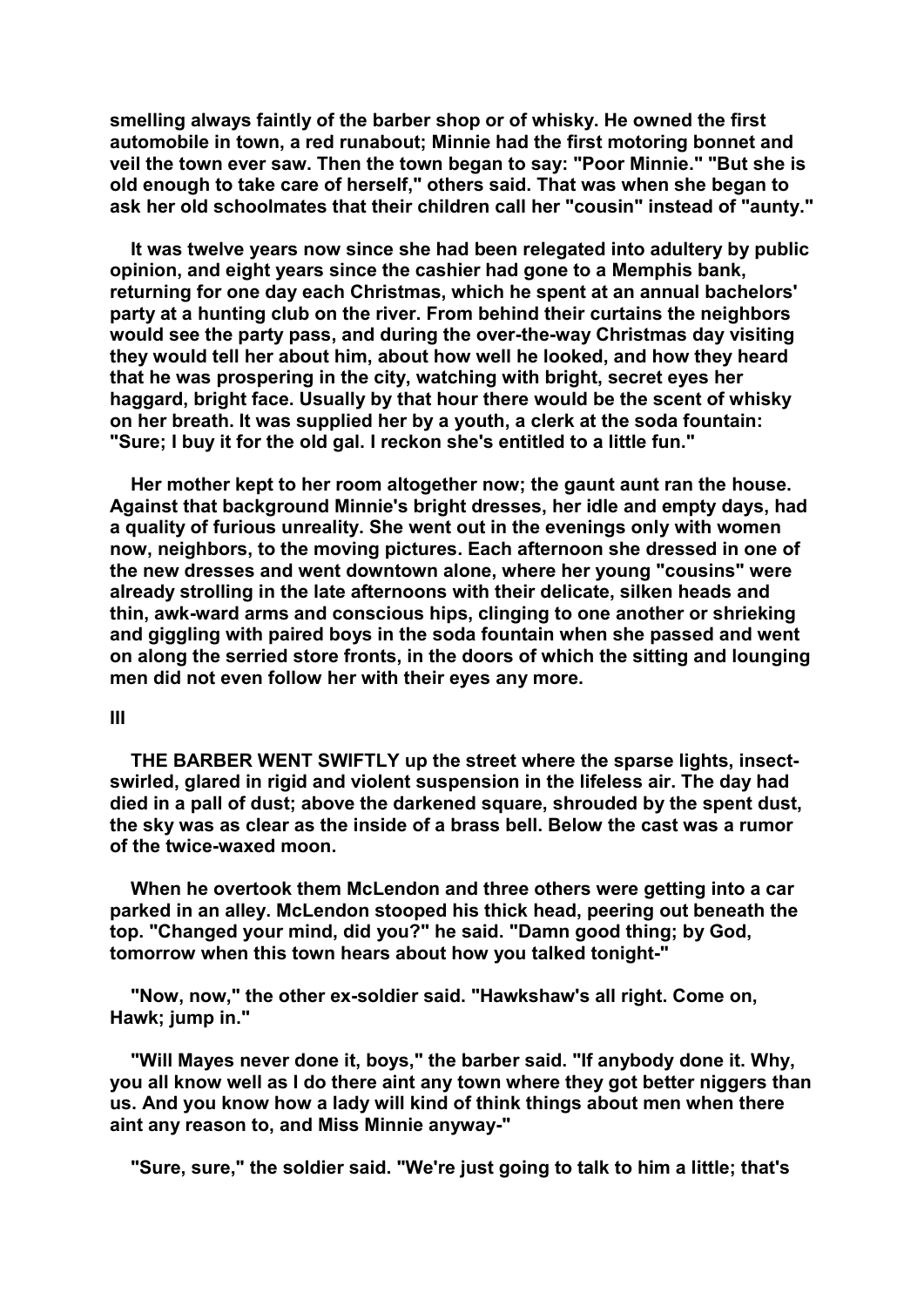"Talk hell!" Butch said. "When we're through with the-"

"Shut up, for God's sake!" the soldier said. "Do you want everybody in town-

 "Tell them, by God!" McLendon said. "Tell every one of the sons that'll let a white woman-"

 "Let's go; let's go: here's the other car." The second car slid squealing out of a cloud of dust at the alley mouth. McLendon started his car and took the lead. Dust lay like fog in the street. The street lights hung nimbused as in water. They drove on out of town.

 A rutted lane turned at right angles. Dust hung above it too, and above all the land. The dark bulk of the ice plant, where the Negro Mayes was night watchman, rose against the sky. "Better stop here, hadn't we?" the soldier said. McLendon did not reply. He hurled the car up and slammed to a stop, the headlights glaring on the blank wall.

 "Listen here, boys," the barber said; "if he's here, dont that prove he never done it? Dont it? If it was him, he would run. Dont you see he would?" The second car came up and stopped. McLendon got down; Butch sprang down beside him. "Listen, boys," the barber said.

 "Cut the lights off!" McLendon said. The breathless dark rushed down. There was no sound in it save their lungs as they sought air in the parched dust in which for two months they had lived; then the diminishing crunch of McLendon's and Butch's feet, and a moment later McLendon's voice:

"Will! . . . Will!"

 Below the cast the wan hemorrhage of the moon increased. It heaved above the ridge, silvering the air, the dust, so that they seemed to breathe, live, in a bowl of molten lead. There was no sound of nightbird nor insect, no sound save their breathing and a faint ticking of contracting metal about the cars. Where their bodies touched one another they seemed to sweat dryly, for no more moisture came. "Christ! " a voice said; "let's get out of here."

 But they didn't move until vague noises began to grow out of the darkness ahead; then they got out and waited tensely in the breathless dark. There was another sound: a blow, a hissing expulsion of breath and McLendon cursing in undertone. They stood a moment longer, then they ran forward. They ran in a stumbling clump, as though they were fleeing something. "Kill him, kill the son," a voice whispered. McLendon flung them back.

 "Not here," he said. "Get him into the car." "Kill him kill the black son!" the voice murmured. They dragged the Negro to the car. The barber had waited beside the car. He could feel himself sweating and he knew he was going to be

all."

"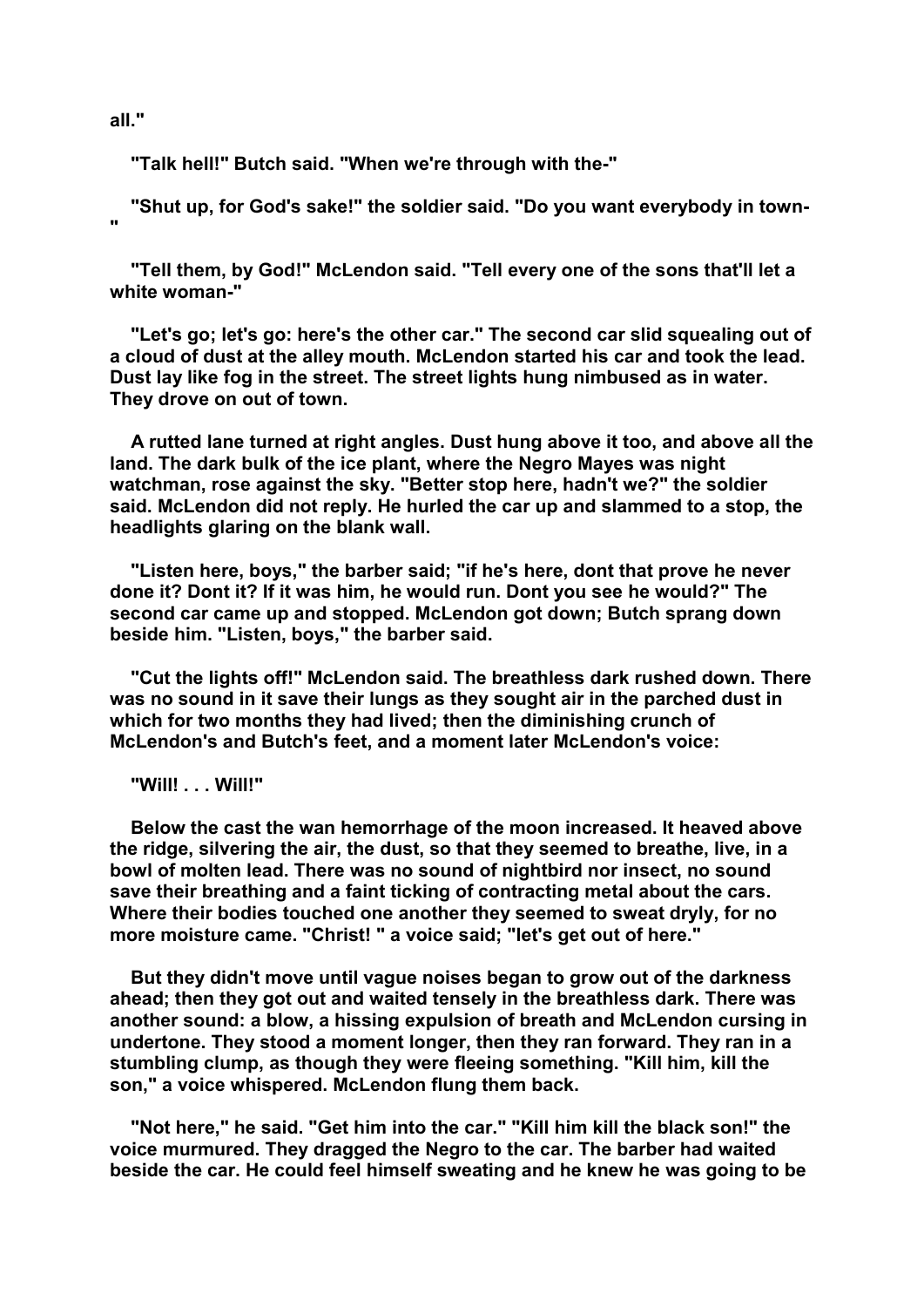sick at the stomach.

 "What is it, captains?" the Negro said. "I aint done nothing. 'Fore God, Mr John." Someone produced handcuffs. They worked busily about the Negro as though he were a post, quiet, intent, getting in one another's way. He submitted to the handcuffs, looking swiftly and constantly from dim face to dim face. "Who's here, captains?" he said, leaning to peer into the faces until they could feel his breath and smell his sweaty reek. He spoke a name or two. "What you all say I done, Mr John?"

McLendon jerked the car door open. "Get in!" he said.

 The Negro did not move. "What you all going to do with me, Mr John? I aint done nothing. White folks, captains, I aint done nothing: I swear 'fore God." He called another name.

 "Get in!" McLendon said. He struck the Negro. The others expelled their breath in a dry hissing and struck him with random blows and he whirled and cursed them, and swept his manacled hands across their faces and slashed the barber upon the mouth, and the barber struck him also. "Get him in there," McLendon said. They pushed at him. He ceased struggling and got in and sat quietly as the others took their places. He sat between the barber and the soldier, drawing his limbs in so as not to touch them, his eyes going swiftly and constantly from face to face. Butch clung to the running board. The car moved on. The barber nursed his mouth with his handkerchief.

"What's the matter, Hawk?" the soldier said.

 'Nothing," the barber said. They regained the highroad and turned away from town. The second car dropped back out of the dust. They went on, gaining speed; the final fringe of houses dropped behind.

"Goddamn, he stinks!" the soldier said.

 "We'll fix that," the drummer in front beside McLendon said. On the running board Butch cursed into the hot rush of air. The barber leaned suddenly forward and touched McLendon's arm.

"Let me out, John," he said.

 "Jump out, niggerlover," McLendon said without turning his head. He drove swiftly. Behind them the sourceless lights of the second car glared in the dust. Presently McLendon turned into a narrow road. It was rutted with disuse. It led back to an abandoned brick kiln--a series of reddish mounds and weed- and vine-choked vats without bottom. It had been used for pasture once, until one day the owner missed one of his mules. Although he prodded carefully in the vats with a long pole, he could not even find the bottom of them.

"John," the barber said.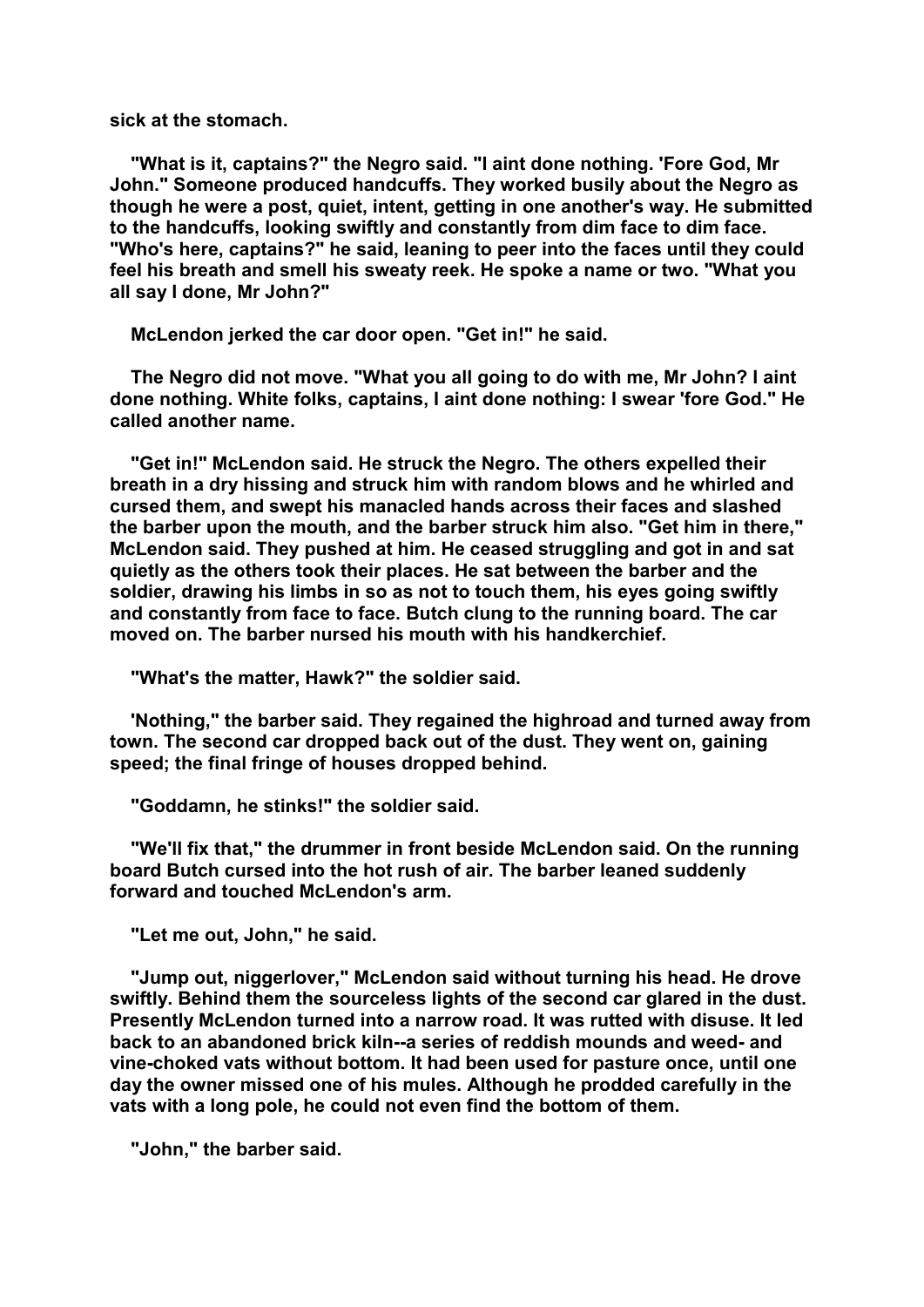"Jump out, then," McLendon said, hurling the car along the ruts. Beside the barber the Negro spoke:

"Mr Henry."

 The barber sat forward. The narrow tunnel of the road rushed up and past. Their motion was like an extinct furnace blast: cooler, but utterly dead. The car bounded from rut to rut.

"Mr Henry," the Negro said.

 The barber began to tug furiously at the door. "Look out, there!" the soldier said, but the barber had already kicked the door open and swung onto the running board. The soldier leaned across the Negro and grasped at him, but he had already jumped. "The car went on without checking speed.

 The impetus hurled him crashing through dust-sheathed weeds, into the ditch. Dust puffed about him, and in a thin, vicious crackling of sapless stems he lay choking and retching until the second car passed and died away. Then he rose and limped on until he reached the highroad and turned toward town, brushing at his clothes with his hands. The moon was higher, riding high and clear of the dust at last, and after a while the town began to glare beneath the dust. He went on, limping. Presently he heard cars and the glow of them grew in the dust behind him and he left the road and crouched again in the weeds until they passed. McLendon's car came last now. There were four people in it and Butch was not on the running board.

 They went on; the dust swallowed them; the glare and the sound died away. The dust of them hung for a while, but soon the eternal dust absorbed it again. The barber climbed back onto the road and limped on toward town.

### IV

 AS SHE DRESSED for supper on that Saturday evening, her own flesh felt like fever. Her hands trembled among the hooks and eyes, and her eyes had a feverish look, and her hair swirled crisp and crackling under the comb. While she was still dressing the friends called for her and sat while she donned her sheerest underthings and stockings and a new voile dress. "Do you feel strong enough to go out?" they said, their eyes bright too, with a dark glitter. "When you have had time to get over the shock, you must tell us what happened. What he said and did; everything."

 In the leafed darkness, as they walked toward the square, she began to breathe deeply, something like a swimmer pre-paring to dive, until she ceased trembling, the four of them walking slowly because of the terrible heat and out of solicitude for her. But as they neared the square she began to tremble again, walking with her head up her hands clenched at her sides, their voices about her murmurous, also with that feverish, glittering quality of their eyes.

They entered the square, she in the center of the group, fragile in her fresh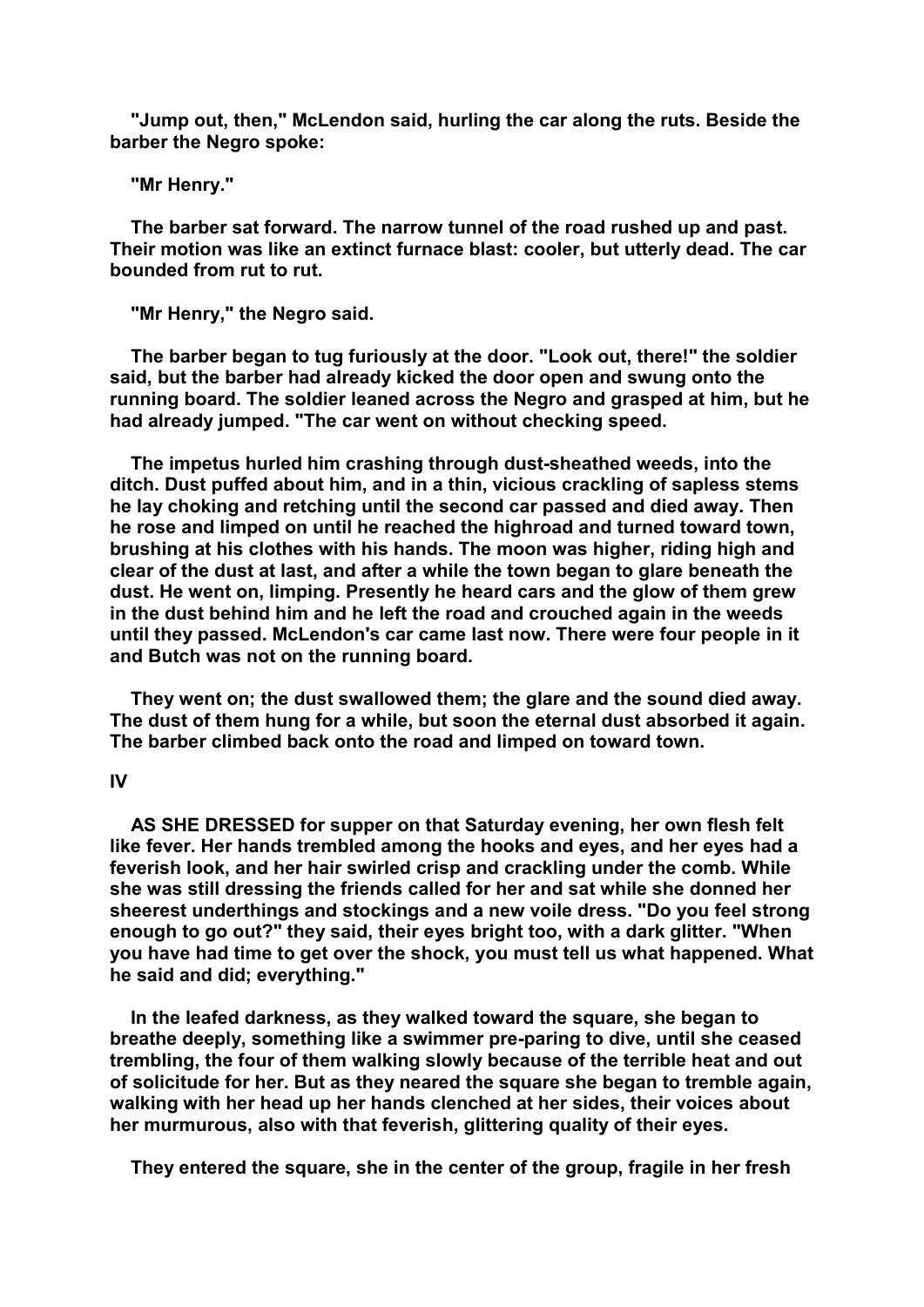dress. She was trembling worse. She walked slower and slower, as children eat ice cream, her head up and her eyes bright in the haggard banner of her face, passing the hotel and the coatless drummers in chairs along the curb looking around at her: "That's the one: see? The one in pink in the middle." "Is that her? What did they do with the nigger? Did they--?" "Sure. He's all right." "All right, is he?" "Sure. He went on a little trip." Then the drug store, where even the young men lounging in the door-way tipped their hats and followed with, their eyes the motion of her hips and legs when she passed.

 They went on, passing the lifted hats of the gentlemen, the suddenly ceased voices, deferent, protective. "Do you see?" the friends said. Their voices sounded like long, hovering sighs of hissing exultation. "There's not a Negro on the square. Not one."

 They reached the picture show. It was like a miniature fairyland with its lighted lobby and colored lithographs of life caught in its terrible and beautiful mutations. Her lips began to tingle. In the dark, when the picture began, it would be all right; she could hold back the laughing so it would not waste away so fast and so soon. So she hurried on before the turning faces, the undertones of low astonishment, and they took their accustomed places where she could see the aisle against the silver glare and the young men and girls coming in two and two against it.

 The lights flicked away; the screen glowed silver, and soon life began to unfold, beautiful and passionate and sad, while still the young men and girls entered, scented and sibilant in the half dark, their paired backs in silhouette delicate and sleek, their slim, quick bodies awkward, divinely young, while beyond them the silver dream accumulated, inevitably on and on. She began to laugh. In trying to suppress it, it made more noise than ever; heads began to turn. Still laughing, her friends raised her and led her out, and she stood at the curb, laughing on a high, sustained note, until the taxi came up and they helped her in.

 They removed the pink voile and the sheer underthings and the stockings, and put her to bed, and cracked ice for her temples, and sent for the doctor. He was hard to locate, so they ministered to her with hushed ejaculations, renewing the ice and fanning her. While the ice was fresh and cold she stopped laughing and lay still for a time, moaning only a little. But soon the laughing welled again and her voice rose screaming.

 "Shhhhhhhhhhh! Shhhhhhhhhhhhhh!" they said, fresh-ening the icepack, smoothing her hair, examining it for gray; "poor girl!" Then to one another: "Do you suppose anything really happened?" their eyes darkly aglitter, secret and passionate. "Shhhhhhhhhh! Poor girl! Poor Minnie!"

## V

 IT WAS MIDNIGHT when McLendon drove up to his neat new house. It was trim and fresh as a birdcage and almost as small, with its clean, green-andwhite paint. He locked the car and mounted the porch and entered. His wife